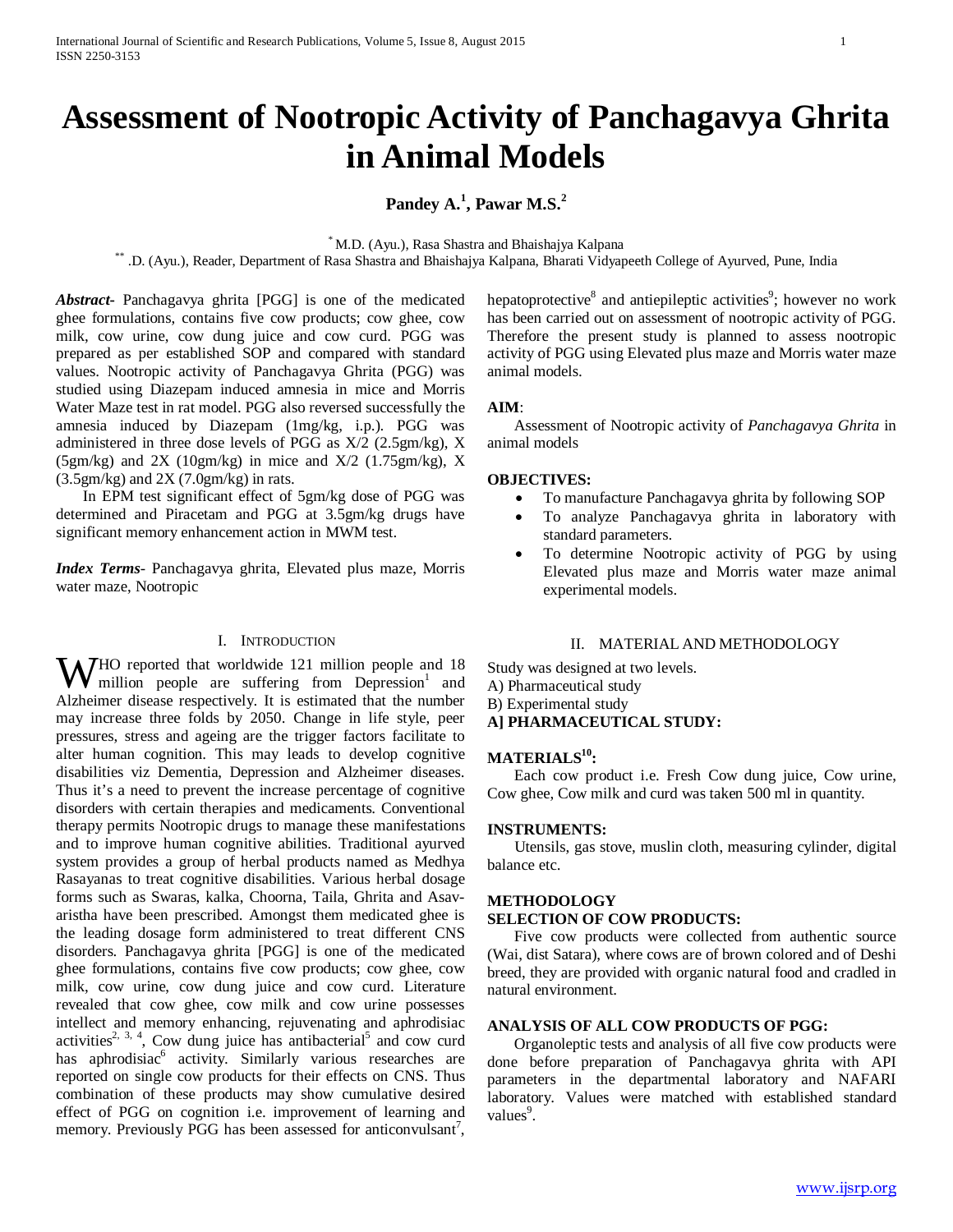#### **PREPARATION OF PGG:**

Panchagavya ghrita was prepared as per follows

## **(I) PRE STEP11 -:**

 **1] PREPARATION OF COW DUNG JUICE:** Fresh cow dung (750gm) was mixed with equal quantity of water (750ml) and homogeneous solution was prepared. It was then filtered through four fold *muslin cloth* to get clear liquid 600ml cow dung juice was obtained.

 **2] FILTRATION OF COW URINE:** Fresh cow urine was filtered through *muslin cloth* to remove physical impurities. It was brown coloured clear liquid. The weight of cow urine was 500ml.

 **3] BOILING OF COW MILK:** 500ml Cow milk was boiled and used without separating the cream and kept aside for cooling.

 **4] HEATING OF COW GHEE:** 500ml Cow ghee was taken in frying pan and heated on low flame till fumes arise. Then it was allowed for cooling.

## **(II) MAIN PROCESS9 -:**

 **1] MIXING OF INGREDIENTS:** Cow milk 500ml, cow dung juice 500ml, cow urine 500ml and cow curd was added in cow ghee and mixed thoroughly to form a homogeneous mixture.

 **2] BOILING:** Whole mixture was boiled on low flame and stirred continuously. In process testing of the formulation was done wherein remnant could be easily rolled to form a wick which was not sticky. The foam on the supernatant part of the formulation was disappeared totally. When formulation was subjected to fire, no any crackling noise was observed which indicates total evaporation of water content from the formulation<sup>12</sup>. As the formulation fulfilled all the testing criteria, heat was cut off and formulation was set for cooling.

 **3] FILTRATION:** The formulation was filtered through muslin cloth.

The final yield of the formulation was 90% [910 ml].

 **4] STORAGE:** The formulation was packed in air tight glass container to protect from light and moisture.

## **ANALYSIS OF PGG: TABLE: ANALYSIS OF PGG**

| <b>Parameter</b> | <b>Observation</b>        | <b>Parameter</b>     | <b>Standard value</b> | <b>Prepared value</b> |
|------------------|---------------------------|----------------------|-----------------------|-----------------------|
| Sound            | No sound after putting on | Ph                   |                       |                       |
|                  | fire                      | Specific gravity     | 0.9057                | 0.91                  |
| Touch            | Oily                      | Moisture             | 0.15%                 | 0.13%                 |
| Color            | Reddish brown             | Free fatty acid      | 0.62%                 | 0.60%                 |
| Taste            | Sour                      | Refractive index     | 42.1                  | 42.2                  |
| Odour            | Specific odour of PGG     | Saponification value | 291.72                | 290.80                |
|                  |                           | Acid value           | 2.300                 | 2.298                 |
|                  |                           | Wt/ml                | 0.9gm                 | 0.9 <sub>gm</sub>     |

 Panchagavya ghrita was analyzed with organoleptic and physicochemical tests. It is resulted that obtained values were matched with established standard values.

## **B] EXPERIMENTAL STUDY:**

 The experimental protocol was approved by the Institutional Animal Ethical committee of BVDU medical college, Pune. Proposal no. was 1/2013, approval date was 18-feb-2013 and reference was bharati vidyapeeth medical college/1558/2012-13. The study was conducted at CPCSEA approved Central Animal House, Bharati Vidyapeeth University. Standard housing conditions were maintained throughout the study, Rodent pellet Diet & Water filtered through aqua guard ad libitum was provided. Animals were marked by using picric acid on different parts like Head, back, tail and so on. Present study was planned to assess Nootropic activity using two experimental models.

## **1. DIAZEPAM INDUCED AMNESIA IN MICE 2. MORRIS WATER MAZE TEST**

 **ANIMALS:** Either sex Swiss albino mice 18gm to 30gm and Wistar rats 160 gm to 200 gm were used in the present study.

 **DRUGS:** Cow ghee, PGG and standard drug **[**Piracetam syrup (Nootropil, UCB India pvt. ltd.)] were used in the study. Induction drug used was Diazepam injection (Campose, Ranbaxy, India).

 **STUDY DESIGN:** Swiss albino mice and Wistar rats were randomly distributed into 6 groups each containing 6 animals. Group I served as plain control and received only distilled water, Group II was treated with standard drug [Piracetam], Group III was treated with cow ghee and group IV, V and VI groups of PGG was divided into PGG X/2, PGG X and PGG 2X respectively.

 **DRUG DOSE CALCULATION OF PGG**: In ayurvedic science the recommended drug dose for medicated and cow ghee is 40 gm in human being $13$ .

 Thus in **Diazepam induced amnesia model**, dose was  $extrapolated<sup>14</sup>$  for mice and treated as X dose. The study was carried on three dose level of PGG as X/2 (2.5gm/kg), PGG X (5gm/kg) and PGG 2X (10gm/kg). Similarly Cow ghee as vehicle control was administered in X dose (5gm/kg) to animals and induction drug diazepam was used in 1mg/kg by i.p. Similarly positive control group was treated with standard Piracetam drug with 7.8mg/kg dose.

 In **Morris water maze model** drug doses were extrapolated<sup>14</sup> for Wistar rats. The study was carried with cow ghee (3.5gm/kg) and with three drug doses of PGG as X/2 (1.75gm/kg), PGG X (3.5gm/kg) and PGG 2X (7.0gm/kg). Group II was treated with standard Piracetam drug [270mg/kg].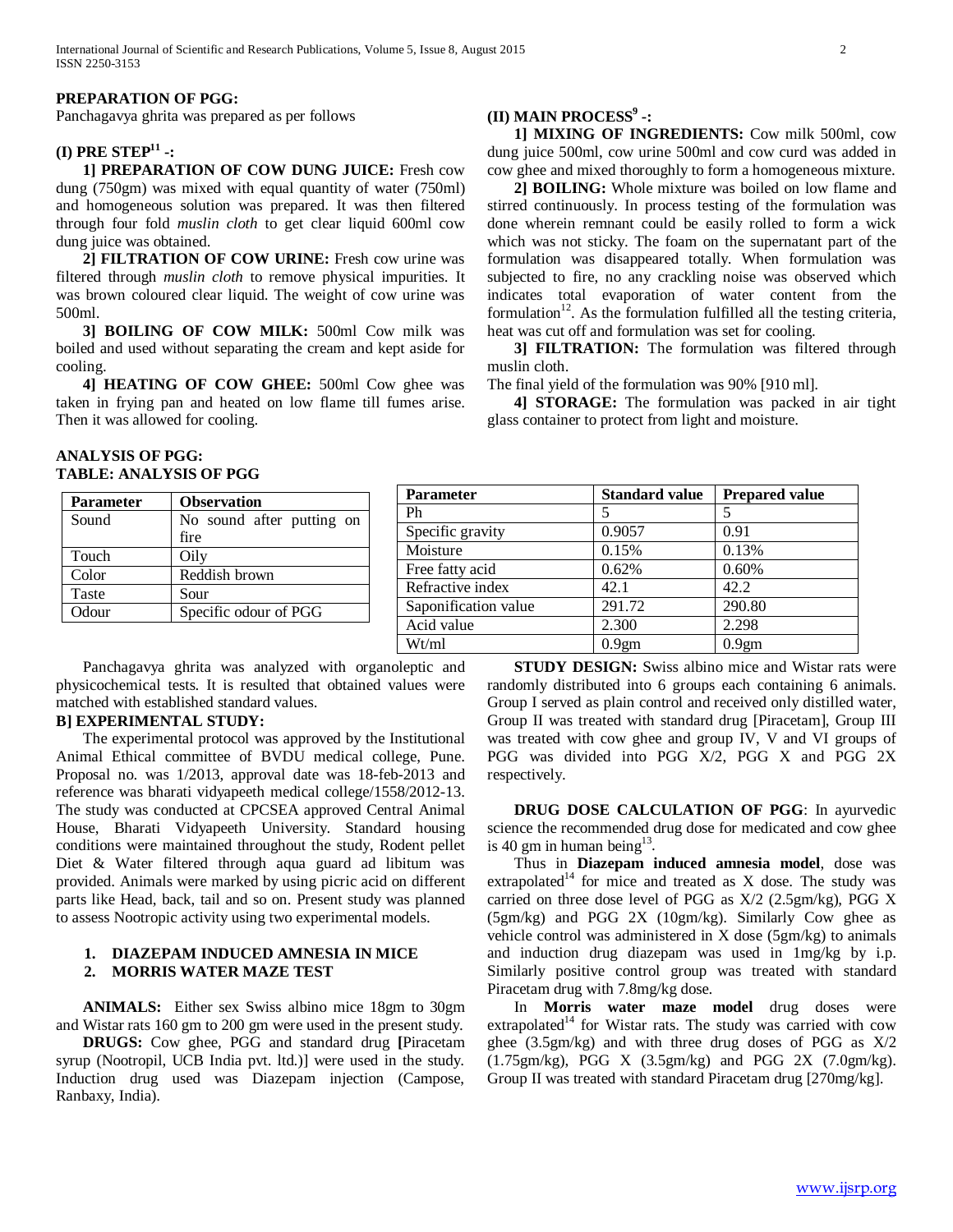## **MODEL I] DIAZEPAM INDUCED AMNESIA IN MICE USING ELEVATED PLUS MAZE15, 16**

 Elevated plus-maze apparatus consists of two open arms (16 $\times$  5 cm) and two covered arms (16 $\times$  5 $\times$ 12 cm). The arms extended from a central platform  $(5 \times 5 \text{cm})$  and the maze was elevated to a height of 25 cm from the floor.

 On 0 day screening of all animals was done (animals that enter in one of the closed arms with all its four legs in 90 sec., were included in the study). Grouping of animals was done on same day. After grouping next day onwards, all animals from each group were treated with respective drugs for 21days. On  $21<sup>st</sup>$ day, after 45 min of administration of the last dose, diazepam (i.p.) was induced to all animals. Transfer latency (TL) of each animal was recorded after 45 mins of administration of diazepam. Further TL was recorded after 24 hrs on 22<sup>nd</sup> day.

 **ASSESSMENT PARAMETER**: Transfer Latency (TL) - The time taken by mouse to reach into any one of the closed arms with all its four legs.

**STATISTICAL ANALYSIS:** The data was analyzed using ANOVA followed by Dunnet test.



# **GRAPH I: THE EFFECT OF PGG ON COGNITION ON 21ST AND 22ND DAY.**

**\* Indicates plain control group compared with other groups.**

### **\$ Indicates Goghrita control group compared with other groups.**

 **RESULTS:** Piracetam, Cow ghee and PGG three doses  $(2.5gm, 5gm, and 10gm/kg)$  groups showed significant (p<0.001) decrease in TL on  $21<sup>st</sup>$  day and  $22<sup>nd</sup>$  day, when compared with plain control group. Animals treated with Piracetam and PGG (5gm/kg) showed significant (p<0.001) decrease in TL on  $21<sup>st</sup>$ day and  $22<sup>nd</sup>$ day when compared with cow ghee. While PGG (2.5gm/kg) and (10gm/kg) groups didn't show significant decrease in TL when compared with cow ghee. As per expected result diazepam treated animals showed increase in TL in plain control group on  $21<sup>st</sup>$  day.

## **MODEL II] MORRIS WATER MAZE TEST<sup>17</sup>:**

This model is widely used to study spatial learning and memory. It consists of circular water tank, 6 feet diameter and 3 feet in depth which is filled with opaque water at  $26^{\circ}$ C to  $28^{\circ}$ C temperatures. Platform is circular in shape with 20 cm in

diameter and 1.5 feet in height which was fixed in water tank at one of the quadrant.

Four consecutive learning trials were given to all animals from three different quadrants with platform on  $1<sup>st</sup>$ ,  $2<sup>nd</sup>$  and  $3<sup>rd</sup>$ day. On 4<sup>th</sup> day screening was done without platform using probe test (animals that found the platform in 60 sec., were included in the study). Grouping was done on same day. On the same day animals from each group were treated with respective drugs for 21days. On 22<sup>nd</sup> day assessment of memory was done of each group in similar way.

 **ASSESSMENT PARAMETER**: Escape transfer latency (ETL) - The time taken by rat to reach the platform site for the first time in 60 sec.

 **STATISTICAL ANALYSIS:** The data was analyzed with Anova followed by Dunnet test.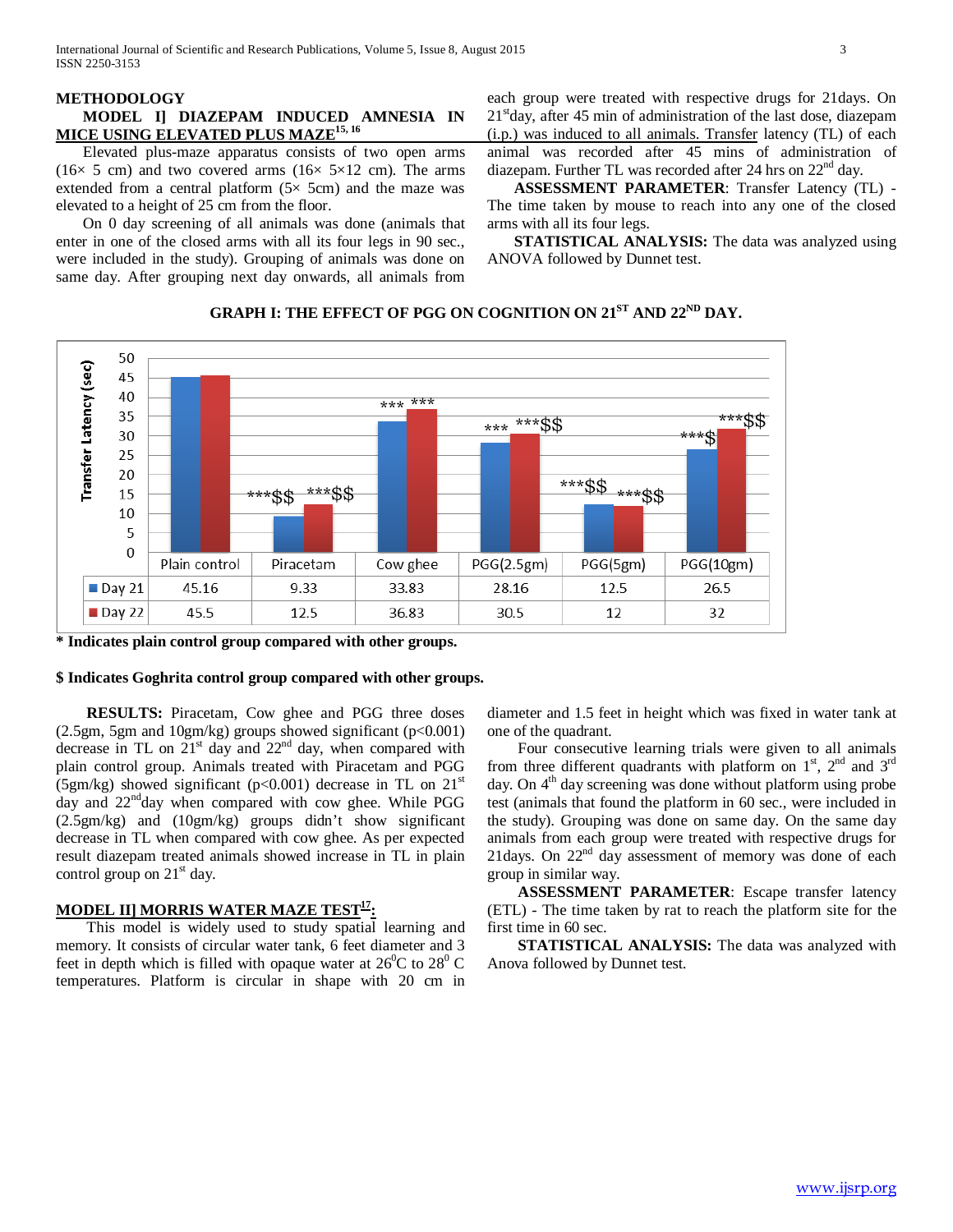

## GRAPH II: ASSESSMENT OF MEMORY ON 22<sup>ND</sup> DAY.

**\* Indicates plain control group compare with other groups.**

#### **\$ Indicates Goghrita control group compare with other groups.**

### III. RESULTS

The data was analyzed through Anova followed by Dunnet test it is resulted that Piracetam, cow ghee and three doses of PGG (1.75gm, 3.5gm and 7.0gm/kg) groups showed significant  $(p<0.001)$  decrease in ETL on  $22<sup>nd</sup>$  day, compared with plain control group. Piracetam and PGG (3.5gm/kg) groups showed significant ( $p<0.001$ ) decrease in ETL on  $22<sup>nd</sup>$  day compared to Cow ghee. While PGG (1.75gm/kg) and (7.0gm/kg) groups didn't show significant decrease in ETL compared to cow ghee.

#### IV. DISCUSSION

PGG is a medicated ghee formulation prepared from the authentic cow products.

Pharmaceutical study revealed that organoleptic tests and physico-chemical constants of cow products and PGG were alike with the standard established values inferred that PGG was formulated with standard established method and manufacturing process is validated.

In EPM test; amnesia was induced with diazepam (benzodiazepine). The short-term use of benzodiazepines affects multiple areas of cognition and the pharmacological action of diazepam enhances the effect of the neurotransmitter GABA by binding to the benzodiazepine site on the GABA receptor leading to develop amnesia and depression. In present study, plain control group showed increase in TL indicates development of amnesia as expected. While PGG treated groups showed decrease in TL compared to plain negative control  $(p \le 0.001)$ indicating inhibition of the action of Diazepam. Significant decrease in TL was confirmed in Piracetam drug group (p≤0.001) while significant activity of PGG at 5gm/kg dose ( $p \le 0.001$ ) was

also determined compared to cow ghee. PGG at lower dose (2.5gm/kg) and higher dose (10gm/kg) didn't show significant decrease in TL compared to cow ghee. Thus attenuation of amnesia produced by induction of diazepam is resulted in standard (Piracetam) and (5gm/kg) groups. This indicates that both drugs are having learning and memory enhancing activity.

In MWM test acquisition trials were given to animals with platform and then retention of memory was tested without platform after 21 days of treatment. In this study retention of memory was seen in Piracetam and PGG at 3.5gm/kg groups wherein decrease in ETL was resulted than plain and cow ghee control groups. PGG at lower dose (1.35gm/kg) and higher dose (7.0gm/kg) didn't show decrease in ETL compared with cow ghee group ( $(p \le 0.001)$ ). Animals treated with Piracetam and PGG (3.5gm/kg) dose were able to locate the platform site indicating increase in spatial memory after 21 days of treatment.

In earlier researches (Vernon M.W., 2014(12) etal) Piracetam may act through cholinergic neurotransmission. In the study PGG and Piracetam drugs showed comparable memory enhancement activity in MWM test thus it can be depicted that PGG formulation might be acting through cholinergic neurotransmission.

#### V. CONCLUSION

It is concluded that Nootropic activity of PGG at (5gm/kg and 3.5gm/kg) is determined in Diazepam induced amnesia and Morris water maze models respectively. With these results, it is interpreted that PGG might be helpful to treat cognitive disabilities such as amnesia, dementia etc and can be used as an adjuvant drug.